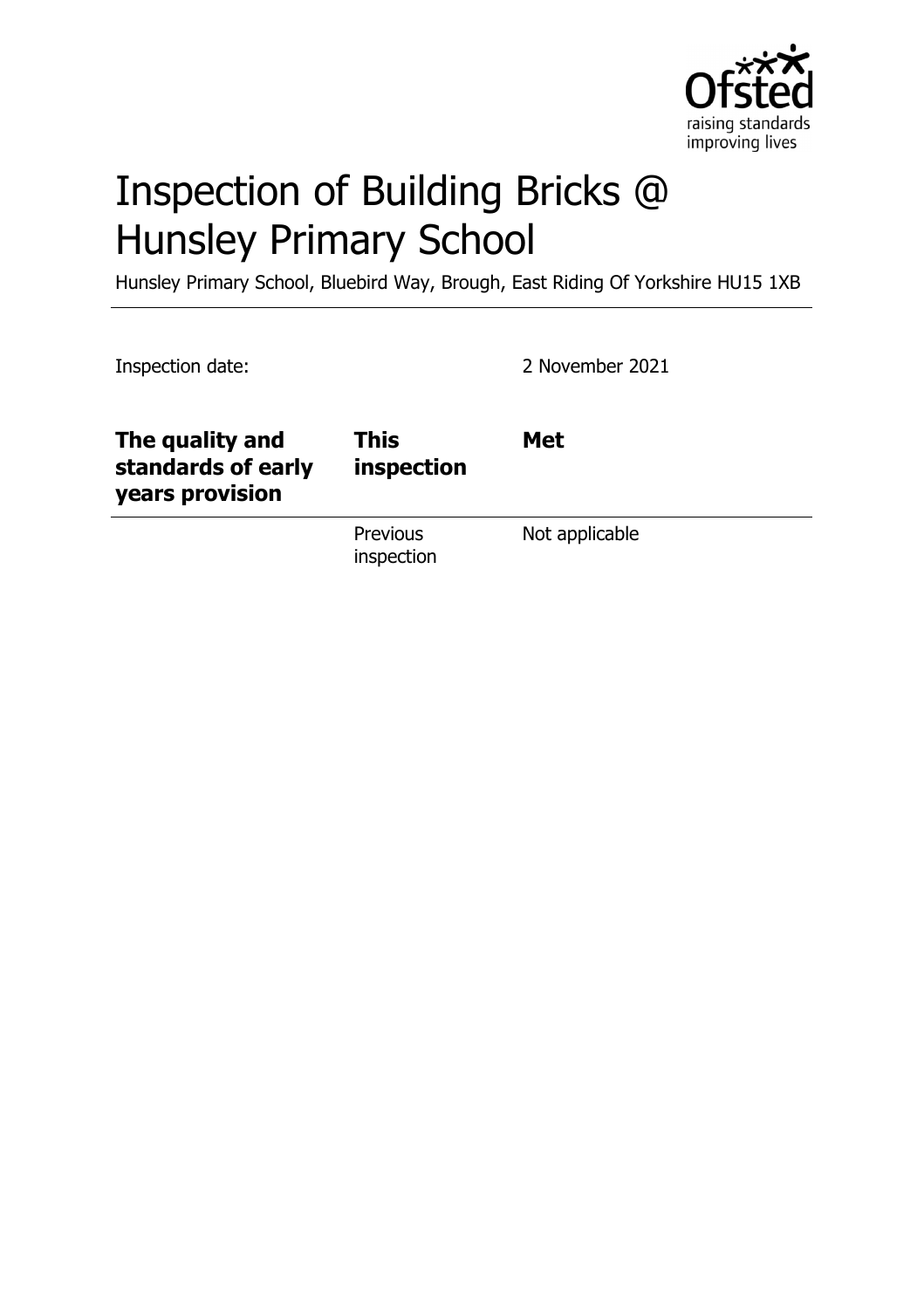

# **What is it like to attend this early years setting?**

#### **This provision meets requirements**

Children are happy and excited as they arrive at the club after school. They know about new routines and boundaries in place following the COVID-19 pandemic, and confidently follow these. For instance, children know to wash or sanitise their hands on arrival in order to reduce the risk of cross-contamination.

Children eagerly settle down to play with the toys and resources set out by staff, which reflect their interests well. For example, children access toys which they have requested during breakfast club and previous sessions. Staff ensure children have the materials and tools they need to complete their chosen task. They encourage independence, but are always close by to offer help if children need it.

Children play happily with their friends. They enjoy the freedom to play and talk with their friends. Children are confident in their abilities and enjoy challenging themselves, such as with mathematics games and skipping. Staff are positive role models for children and have high expectations for their learning and behaviour. For example, staff encourage good manners, turn taking and sharing. Children show a good understanding of the club rules and follow them well. They are confident to share their views and say the club 'is good fun'.

### **What does the early years setting do well and what does it need to do better?**

- $\blacksquare$  Staff work well in partnership with the host school. They meet regularly with school teachers to share what they know about children's welfare needs and work together to help them feel safe and well cared for. Staff use similar strategies to those used in school to help children understand behavioural expectations.
- $\blacksquare$  Staff provide opportunities for children to learn about traditions and festivals to help them gain an understanding of each other and the wider world. Staff encourage children to talk about up-and-coming events and build on what they already know. Children celebrate Bonfire Night and use their creative skills to make bright firework chalk pictures.
- $\blacksquare$  Staff have extremely high expectations for all children, including those with special educational needs and/or disabilities. Children are extremely well supported to develop independence skills. Children demonstrate this when they place their belongings in boxes as they arrive. During snack time, staff ask children to choose from a selection of healthy foods and serve themselves a drink of their choice. This supports their understanding of living a healthy lifestyle.
- $\blacksquare$  The provider has robust recruitment procedures in place. This helps to ensure that staff are suitable to work with children. The club staff are kind and caring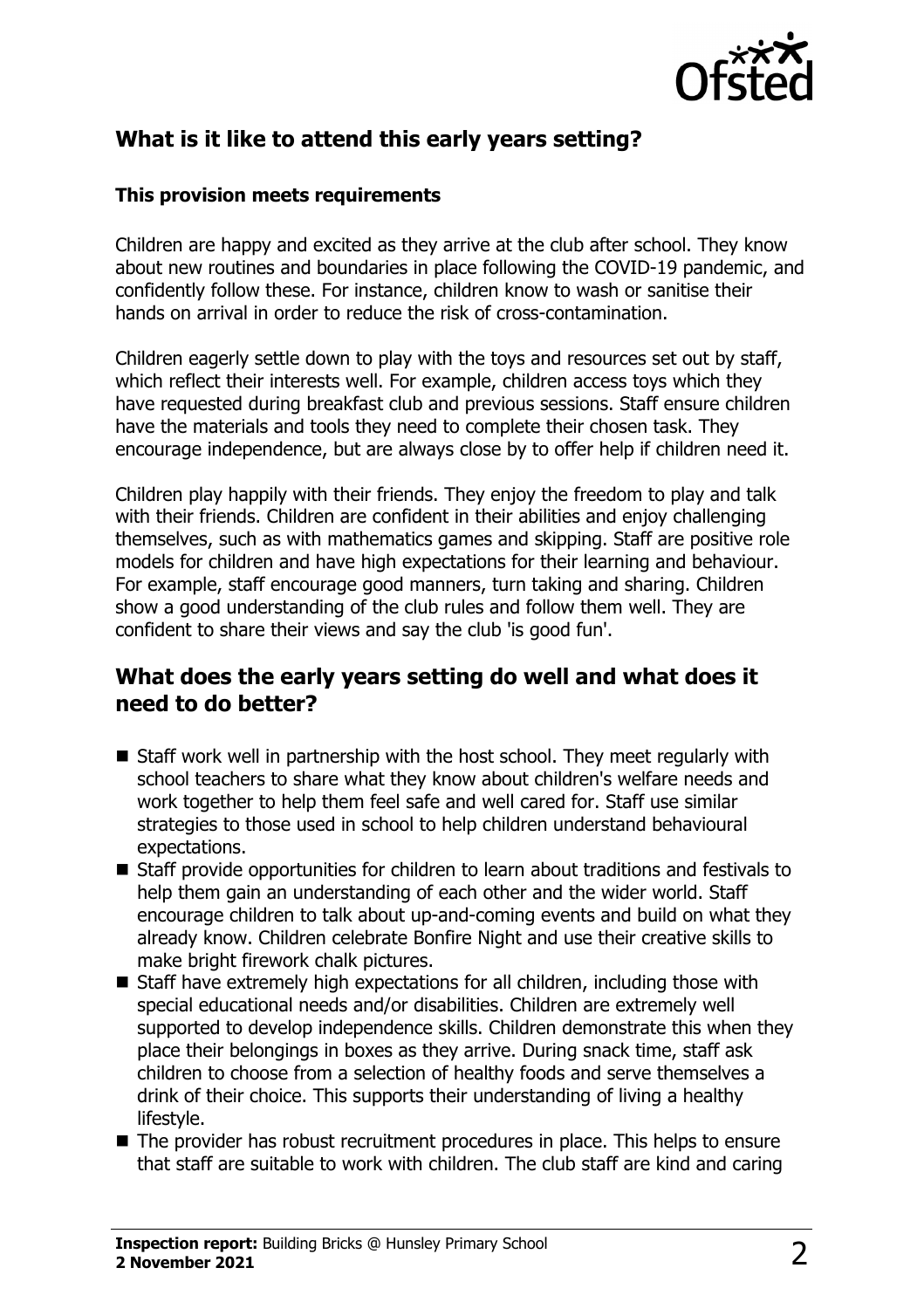

and have a suitable knowledge of policies and procedures. They show a strong commitment to the club and to the children who attend. There are clear systems in place to monitor staffs' practice and ensure that their skills continue to develop over time. However, the provider reports that this has not been consistent over the last year and has plans to address this.

- $\blacksquare$  Children are active in the outdoor play area. They benefit from using the large outdoor playground equipment for these sessions, which is located within the school grounds. For instance, children develop their physical skills, as they use the cross trainer and stepper.
- $\blacksquare$  The manager and the staff develop strong partnerships with parents. Parents say that their children thoroughly enjoy their time at the club and that, sometimes, children want to go on days when they do not need to attend. They value the feedback that staff provide about children's daily experiences and appreciate that staff listen to their views.
- $\blacksquare$  The manager and staff regularly reflect on the service they provide. Staff value parents' and children's views and opinions. They ask them for suggestions as to how they could develop the club. Staff are committed to enhancing the club further. For instance, they aim to improve the organisation of the learning environment in the new building to meet children's needs and ensure they can stay focused in their learning.

## **Safeguarding**

The arrangements for safeguarding are effective.

The manager uses discussions and spot questions to ensure that staff know how to protect children from harm. Staff demonstrate a good understanding of how to recognise potential signs of abuse. They know the procedures to follow, should they have concerns about a child's welfare or the conduct of a member of staff. The school premises, where the club is situated, is safe and secure. Younger children are collected from their classrooms by staff to make sure they get to the club safely. There is a robust system in place to ensure children are safely collected at the end of the day.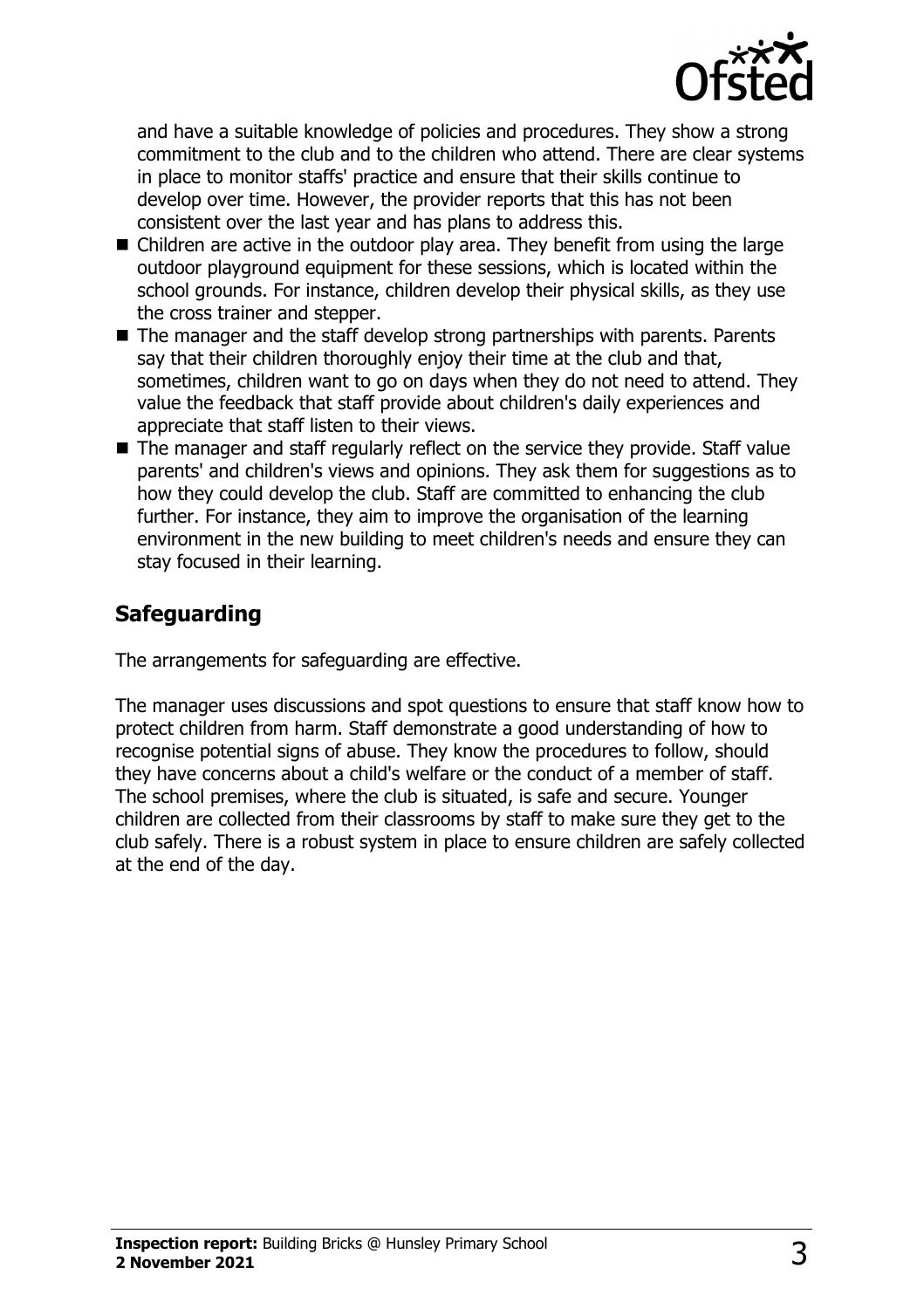

| <b>Setting details</b>                              |                                                                                      |
|-----------------------------------------------------|--------------------------------------------------------------------------------------|
| Unique reference number                             | 2518352                                                                              |
| Local authority                                     | East Riding of Yorkshire                                                             |
| <b>Inspection number</b>                            | 10194561                                                                             |
| <b>Type of provision</b>                            | Childcare on non-domestic premises                                                   |
| <b>Registers</b>                                    | Early Years Register, Compulsory Childcare<br>Register, Voluntary Childcare Register |
| Day care type                                       | Out-of-school day care                                                               |
| Age range of children at time of<br>inspection      | 4 to 11                                                                              |
| <b>Total number of places</b>                       | 45                                                                                   |
| Number of children on roll                          | 94                                                                                   |
| Name of registered person                           | <b>VILP Early Years Consultancy Limited</b>                                          |
| <b>Registered person unique</b><br>reference number | RP903804                                                                             |
| <b>Telephone number</b>                             | 01430879804                                                                          |
| Date of previous inspection                         | Not applicable                                                                       |

## **Information about this early years setting**

Building Bricks @ Hunsley Primary School registered in 2019. It operates from Hunsley Primary School, which is situated in Brough, in Hull. The club is open Monday to Friday from 7.30am to 9am and 3.30pm to 6pm, during term time only. There are eight members of staff who work with the children, one staff has a level 4 qualification and three staff hold level 3 qualifications.

### **Information about this inspection**

**Inspector**

Julie Dent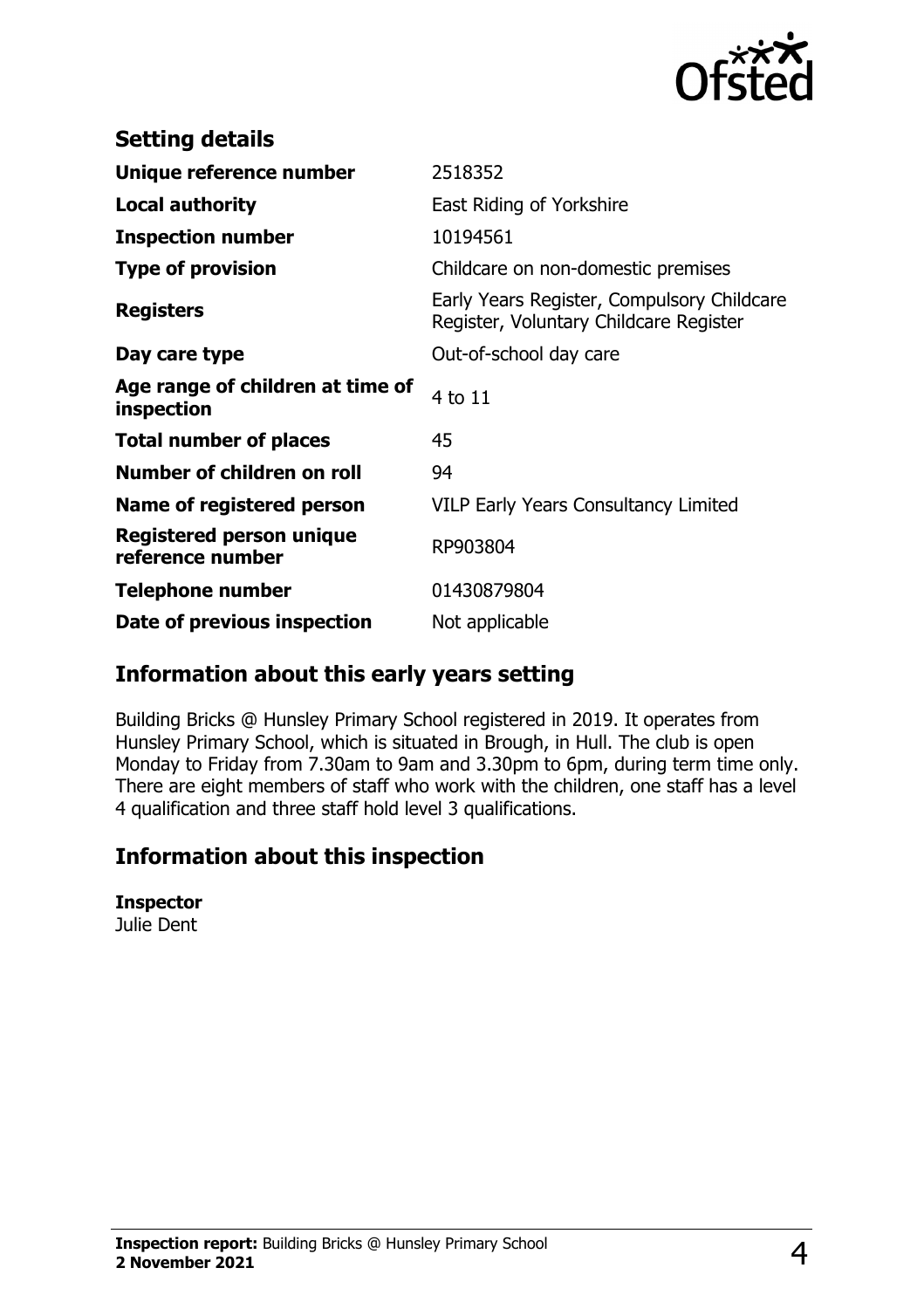

#### **Inspection activities**

- $\blacksquare$  This was the first routine inspection the provider received since the COVID-19 pandemic began. The inspector discussed the impact of the pandemic with the provider and has taken that into account in their evaluation of the provider.
- $\blacksquare$  The inspector and provider completed a learning walk across all areas of the provision to understand how leaders and staff organise the curriculum and environment.
- $\blacksquare$  The inspector observed activities and the quality of staff's interactions with children. She talked to the provider and staff at appropriate times throughout the inspection.
- $\blacksquare$  A joint observation of a planned activity was carried out by the inspector and the provider.
- The inspector spoke to children and observed their activities. She spoke to parents and considered their views.

We carried out this inspection under sections 49 and 50 of the Childcare Act 2006 on the quality and standards of provision that is registered on the Early Years Register. The registered person must ensure that this provision complies with the statutory framework for children's learning, development and care, known as the early years foundation stage.

If you are not happy with the inspection or the report, you can [complain to Ofsted](http://www.gov.uk/complain-ofsted-report).